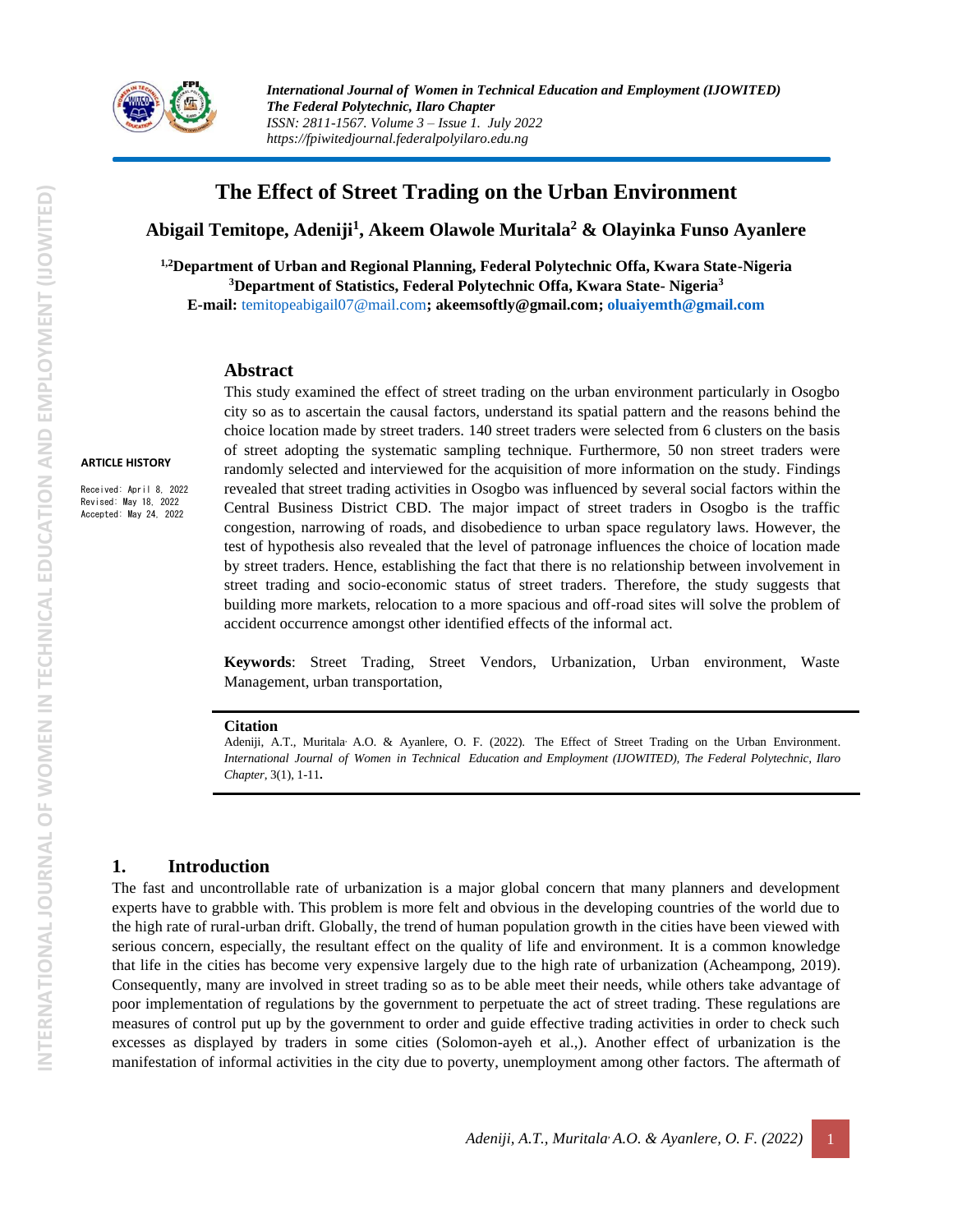

this is the growth in the rate of informal trading activities in many urban centres of the world and most especially in Nigeria.

The display of goods of different types for sale and other commercial activity is one visible feature of most urban major streets and areas especially in the central Business District (CBD). This act is termed as an informal activity that deforms the glamourous side of most of these cities. Street trading has been observed as a phenomenon that causes city distortion, reduction of city' beauty and orderliness especially at the CBD. Hence, a major concern for Urban Planners, Geographers, Policy Makers, Government, NGOs and concerned Stakeholders.

The act of Street trading is an ancient with a long and varied history which will continue to have a place in modern society (Ouwamanam et al., 2007). This trading activity is viewed as a form of squatting as many of these traders are seen displaying their goods on pavements or streets (Bogoro *et al*., 2012). In some cases, they are also seen displaying their goods and services in illegal and abandon structures. According to Chen et. al, (2005) the income from Street trading enterprise can barely sustain household but these traders engage in it as a means of survival other than been idle. Despite meagre earnings, survivalist enterprises are on the increase which is opted for as a means of coping with increasing food and livelihood insecurity (Rogers, 2000a). Brown (2006) further ascertained that street trading is a representation of the main source of income of the urban poor thereby increasing economic development which is usually overlooked. It was also stated that street vendors are the heart of informal economic sector in Nigeria (Davis, 2007) . Hitherto, street trading phenomenon was thought of as a peculiar feature of large urban enclaves with current realities showing that small and medium cities are fast becoming theatres of intense street trading activities (Mayhofer *et al*., 2003).

Several factors have been identified as causes of street trading; very high and unaffordable rents of market stalls, it is an alien of traditional Yoruba cities, a product of unplanned urban growth (Olokor, 2001, Ouwamanam, et al 2007, Bogoro *et al*., 2015, Solomon-Ayeh *et al.,* 2007). Several causal factors of street trading are high inflation, low wages, unfavourable government policies, the widened gap between the rich and poor, segregation, social exclusion, poverty (Davis, 2007); and unemployment (Olanipekun *et al*., 2012). This informal activity comes with a lot of effects on the urban environment and even on the dwellers alike. It is said to have also contributed directly and indirectly to the urban growth with its impact been felt both positively and negatively (Ajakaiye *et al*., 2020). It builds entrepreneurial skills, serves as a training ground and generates revenue from the taxes collected by city authorities. Cross (2000) identified the advantages as performing social role by generating employment for people, keeping them away from the evils of delinquency, crime and unemployment (Ifeoma, 2005). However, its disadvantages are numerous and monumental. They cause traffic congestion by congregating at points in the city and marketplaces where there are heavy flows of pedestrians and vehicular traffic (Adeniji, 2011, Solomon-Ayeh *et al*., 2007, Solomon-Ayeh *et al*., 2007). Street traders pose potential problem of hygiene and sanitation. They also sources of pollution, disease transmission such as cholera. Environmental wastes generated by street traders lead to obstruction of drainage systems leading to flooding during rainfall, road dilapidation and health issues (Acheampong, 2019, Agunloye *et al*., 2018).

The resultant effect of Osogbo being the state capital, a commercial and tourist attraction is that, over the years, the central business district (CBD) has witnessed an unprecedented increase in the influx of commercial activities with each competing for an accessible location to display their goods, services and access to customers. While it is easy for some activities to pay higher rents at such locations, those who could not afford the rent have been displayed and relocated to places where rents are cheaper in line with the principle of invasion and succession by erecting illegal temporary structures where they display their goods along the roads or streets, within or besides other shop owners or moving their goods in wheelbarrows or on their heads (Ifeoma, 2005).Thus, this study is specifically designed to examine the locational patterns of street trading and its implications on other socio-economic activities and its effect on the free flow of transportation in Osogbo. The major objectives with which the aim of this study will be achieved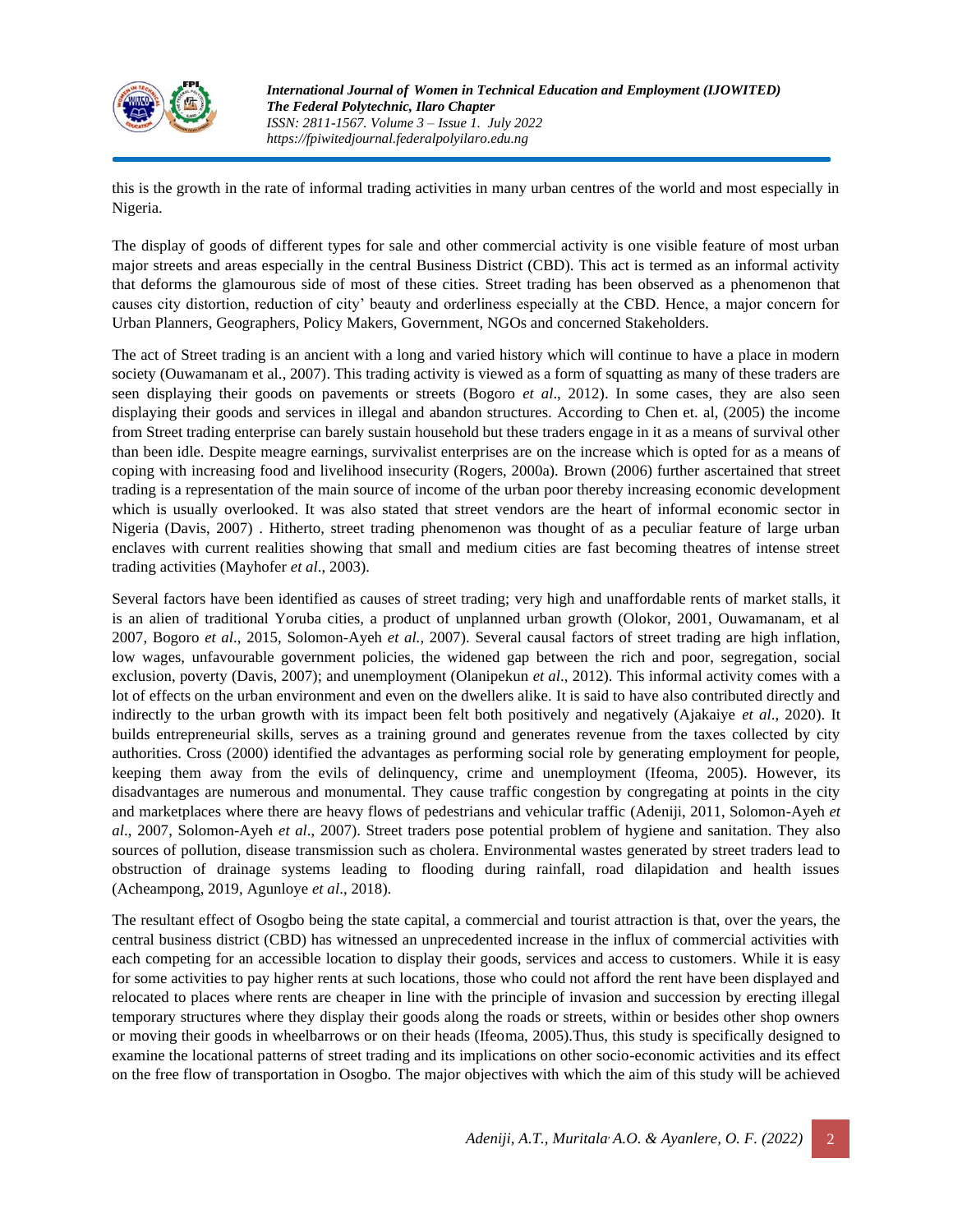

are; identify various types of street trading existing in the study area, examine the socio-economic characteristics of street traders and their patrons, analyze the spatial pattern of street trading in the study area and lastly investigate the factors responsible for the occurrence of street trading in these selected areas Olaiya, Station Road, Igbona, Sabo, Oke bale and Oja Oba.



**Figure 1:** Map of Nigeria showing Osun state and the study area (Adeyemi *et al*., 2019)

The metropolitan area of Osogbo town lies between latitude 7 46' 00N and a longitude of 4 34' 00E, situated about 96km north-East of Ibadan and about 240km form Lagos (Figure 1). Its 500m above sea level and drained by the river Osun and its tributaries. The effect of the harmattan wide is felt strongly during the dry season with a less humid climate. Yoruba and English are major spoken languages with indigenes belonging to the Yoruba tribe (Ifes, Ijesha and Osun) alongside with other ethnic groups. Their culture finds expression in their arts, literature, music and other social activities. Some of the notable tourist attractions of the state are the Oranmiyan staff, Ife museum, Ile-Ase, Yeyemolu, Oduduwa shrines and grooves all at Ile-Ife while the Osun- Osogbo shrine, Adunni Susan Wenger's centre amongst others (Adeyemi *et al*., 2019).

Routledge, (2002) observed that over the past few decades there has been substantial increase in the number of street vendors in the major Indian cities. Mumbai has the largest number of streets vendors numbering around 250,000. Kolkata has more than 150,000 streets vendors, Ahmeddabad and Patna have around 80,000 each. The total employment provided through street vending becomes larger when considered to sustain certain industries by providing markets for their products. A lot of the goods sold by street vendors such as clothes and hosiery, leather moulded plastic goods and household goods are manufactured in small scale industries. These industries employ large number of workers, and they rely mainly on street vendors to market their products. In this way, street vendors provide a valuable service by sustaining employment in these industries (Kumar and Bhowmik, 2004). This is unlike the case in Nigeria where street traders are regarded as nuisance rather than a group that contributes to urban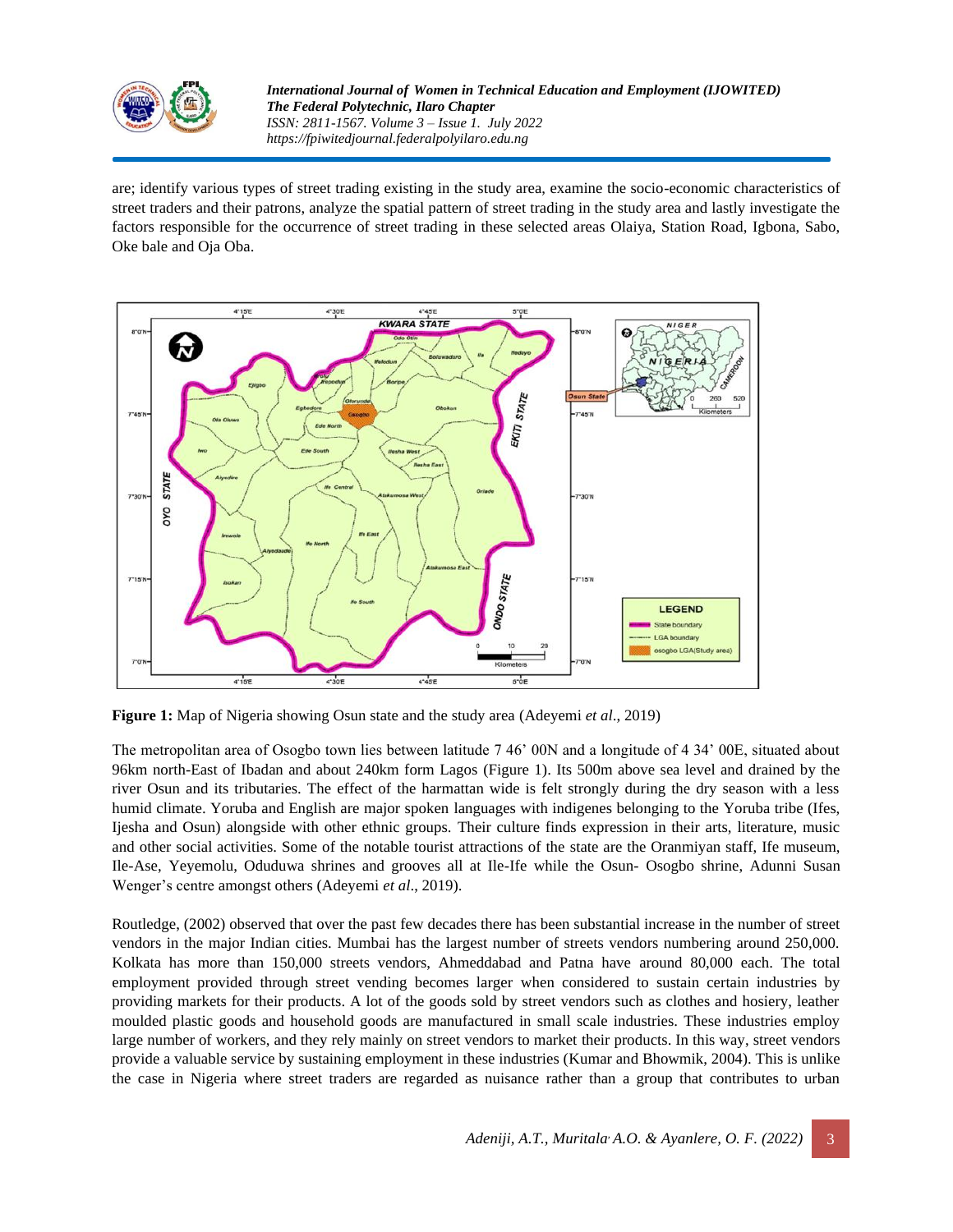

economy as seen in India. Street traders or vendors are mainly those who unsuccessful or unable to get regular jobs. This section of the urban poor tries to solve their problems through their own meagre resources. They do not demand the government to create jobs for them unlike other sectors of the urban population. Majority of them have on ailment or the other related to stress- hyperacidity, migraine, hypertension and loss of sleep (Bhowmik, 2007). A study on street trading conducted on 7 cities in India revealed that the goods sold by street traders are usually very cheap making the poorer society able to meet their basic necessities. Had there be no street vendors, the urban poor would be worse than what it is presently. Hence, they are solution to some of the problems of the urban poor though classified one of the problems of urban governance.

McGee (1979) also identified associated problems of this informal practice as the congregation of street traders at points along very busy roads further leads to traffic congestion and narrowing of the width of traffic lanes, problems of hygiene and sanitation, generate a lot of wastes which are not properly managed, unfair competition with the legal sellers both in public markets and private shops (Cross, 1998), problem of accidents as traders (Solomon-Ayeh, 2007). Despite all these highlighted negative impacts of street traders, McGee (1979) observed that these group of the urban dwellers play a major role in the commodity and service distribution systems of most cities. He stated clearly that they sell goods at cheaper rates when compared with other shop owners, goods can be easily accessed and purchased at any time of the day even at night because they do not have a definite closing time as it's the case of shop and stall owners. In addition, it reduces the rates of unemployment as it encourages a lot of people who otherwise would have been unemployed.

Street trading has been viewed by many as a consequence of several co-morbid factors rooted in socio-economic, political and cultural aspects of the society in very complex dimensions. According to Ayeni (1980) poverty and low level of education has a nexus with the involvement of people in street trading in Nigeria. He also cited unemployment as another contributing factor to street trading. The situation in Osogbo is not restricted to just road junctions and motor parks alone but also at neutral areas along major streets at the CBD. Acheampong (2019), illustrates the cause of street trading with the situation witnessed in Quito where people were left with the option of patronizing places that are less congested and easily accessible. Adeniji (2011), opined street trading as a reflection of the state of affairs in the country where the financial hardship has also contributed to its boom. The lack of patience of Nigerians has also in a way led to the development of this informal activity. But, if the traffic management is efficient and vehicles move without hinderance, hawkers will not be there in the first place (The Punch, Tuesday, 1 July, 2008). The nature of street trading in Osogbo is majorly a stationary form of trading as traders put up all kinds of structures to display their goods. In other words, the situation in Osogbo differs slightly from the one described above.

Bhowmik (2007, 2012), observed from the finding of a study carried out in many cities of India that there is also another section of the urban population that has taken to street trading; are those once engaged in the formal sector such as the textile mills in Mumbai and Ahmedabad and engineering firms in Kolkata and were well paid. Formal sector workers in these three metropolises have had to face large scale unemployment due to the closure of these industries. Many of them or their spouses have become street traders in other to eke out a living. The study revealed that about 30% of these street traders in Ahmeddabad and Mumbai and 50% in Kolkata were once engaged in the formal sector. Similarly, a research carried out by the Self-employed Women's Association (SEWA) in Ahmedabad revealed that half of the retrenched textile workers are now into street trading.

However, there are a lot of arguments being put forward to justify the involvement of people in street trading. It was then suggested by Isaac and Sanusi (2020) that the government must also examine the socio-economic underpinnings of street trading since of the youths involved in street trading were pushed into this illegal business by extreme poverty and joblessness. Some are the breadwinners of their families and not by their own free will but due to the harsh realities of existence. They embark on street trading as a trading as a last resort because of the economy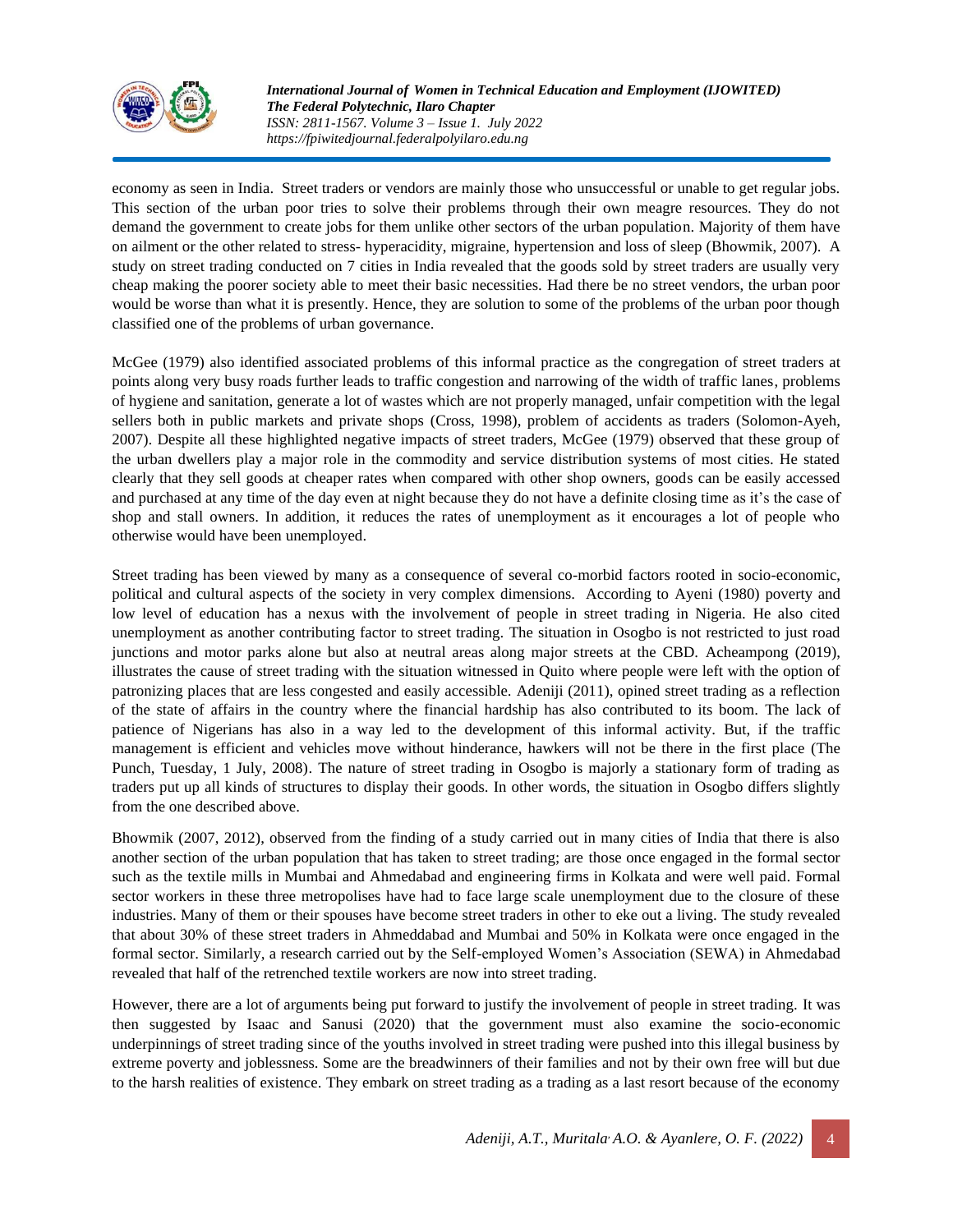

has excluded them and the government has not provided any form of social security or welfare for these group of its populace (Ogundahunsi *et al.*, 2016).

## **2. Material and Methods**

The quasi-experimental technique was adopted in determining the effects of street trading on urban environment and cross-sectional survey research design was employed for the choice of the research instruments and sample size. The survey research design approach helped determine the unique characteristics of the large population which is focused on the perception of traders and the public on street trading. Due to the street trader's low level of educational status, an educated field assistance alongside educated customers who are fluent in Yoruba were opted for. The population of those that patronize street traders in the study location was calculated through a direct field observation and measurements on both first and second reconnaissance surveys. Using a stratified sampling technique to obtain the sample size and it was based on 50 patrons and 140 street traders giving a total of 190 sample size. The population was then first categorized into strata according to some unifying characteristics based on their locations. Thereafter, a simple random sampling was used to select the first sample from each of the strata giving every trader within the various strata an equal chance of being selected and included in the sample. In addition, a systematic sampling technique was then used to select every fifth street trader within each of the strata to obtain their average number needed from each stratum to form the sample used for the study.

The data instrument used were a two-time reconnaissance survey, direct field observations and measurements, oral interview and a well-structured questionnaire. The questionnaire instrument had four (4) sections that analyzed the marginal information, demographic and socio-economic characteristics of respondents, income/choice of location/patronage of street traders, harassment from law enforcement agents and the perception of spatial implications of street trading on urban environment. For the data analysis, the study utilized descriptive and inferential statistics, which are presented in the result as Chi Square played a vital role in the hypothesis testing.

From the sample census conducted by the researcher, about 700 street traders were scattered along these six streets. Through a systematic sampling technique, samples were selected of every  $5<sup>th</sup>$  trader on the street. As a result, a total of 140 street traders were selected from all the clusters and questionnaires were administered on them. In addition, 50 non street traders also selected for the study as shown in tables 1 and 2 below.

| Tuon 1. Ruhtoel of succeduacis |            |                    |
|--------------------------------|------------|--------------------|
| Cluster                        | Population | Sample (5% of Pop) |
| Olaiya                         | 150        | 30                 |
| <b>Station Road</b>            | 125        | 25                 |
| Igbona                         | 100        | 20                 |
| Sabo                           | 130        | 26                 |
| Oja Oba                        | 70         | 14                 |
| OkeBaale                       | 125        | 25                 |
| Total                          | 700        | 140                |
|                                |            |                    |

**Table 1**: Number of street traders

|  | <b>Table 2:</b> Numbers of non-street traders |  |
|--|-----------------------------------------------|--|
|  |                                               |  |

| Cluster             | Sample Size | Percentage |
|---------------------|-------------|------------|
| Olaiya              |             | 18         |
| <b>Station Road</b> |             | 18         |
| Igbona              |             | 16         |
| Sabo                |             | 16         |
| Oja Oba             |             | 16.        |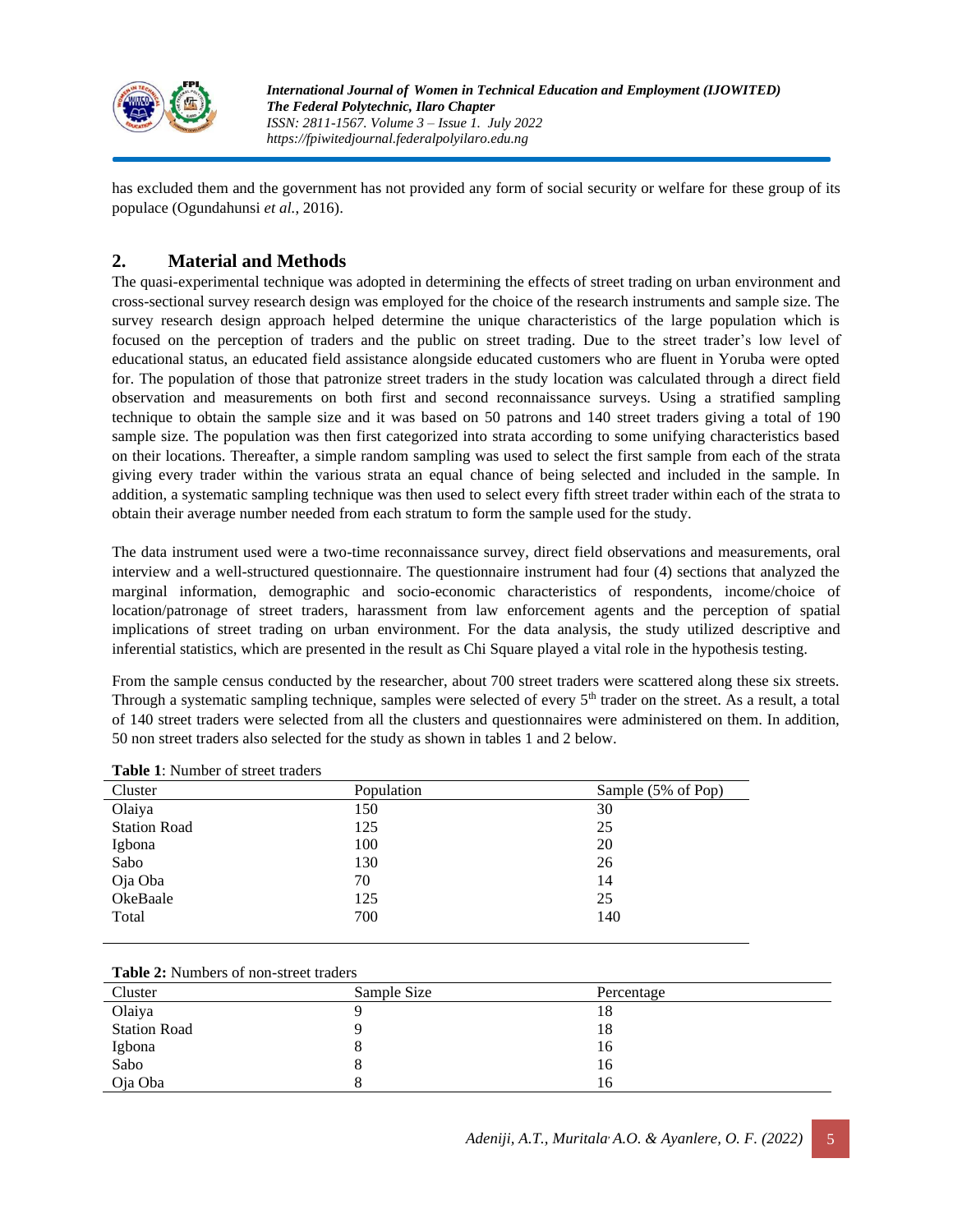

| $\gamma_{k}$ |                     | 1 V<br>$\sim$ |  |
|--------------|---------------------|---------------|--|
| Total        | $\sim$ $\sim$<br>υU | 100           |  |

## **3. Results and Discussion**

This section is categorized into five segments; the first segment presents data relating to the demographic and socioeconomic characteristics of respondents in the study, the second reveals the choice of location, the third reveals the level of patronage and income of respondents, the fourth present perception of street trading by traders and nonstreet traders, the fifth reveals the street traders' attitude to the generation of waste and disposal.

#### **3.1 Respondents' demographic and Socioeconomic Characteristics.**

The demographic and socioeconomic characteristics of the respondents include their sex, marital status, tribe, religion, level of education and nativity. These variables are considered important because they help to determine the attitude, perception, behavior, decision and choices of the population under study.

The study revealed that85 of the sampled size are indigenes of Osun state while 55 are non-indigenes comprising of different ethnic groups. Osun state is a mixed religion-state with Christianity and Islam being the predominant religion. The study, therefore, revealed that 72 people are Muslims and 68 Christians the street traders. Secondary school is the highest level of education for many street traders, they attributed a lack of finance to continue their education. About 25% have no formal education, 40% have secondary educational attainment, 16% stopped at primary level with 8% koranic educational level as against 11% who graduates of tertiary institutions. This statistic implies that the majority of those engaged in street trading activities are youth of productive ages who dropped out of school to join the trade or are currently combining trading with schooling at the secondary level. Due to their limitations in education, they possess low skills and lack the requisite education for better jobs in the formal sector. They, therefore, find street trading a veritable sector to engage in since it does not require many skills or mastery as discovered similar to the case in India (Bhowmik, 2007). He noted that in most cities of India, the urban poor survive by street trading due to their low educational skills and financial inputs required to operate such businesses.

#### **3.2 Investigation of factors responsible for the choice of location and income of respondents.**

In the course of the research, the researcher observed that in Osogbo city, there is no standard plan for the city in terms of the width of most of the roads, and city land use, among others. Thus, increasing the volume of street trading activities within the CBD on daily basis. The study sought to know the reasons why respondents are attracted to the CBD as opposed to other areas allocated as alternative markets by the government. It was clear that a significant number of respondents representing 44% choose more patronage as their reason for choosing that location. 29% said centrality was their reason for the choice of location, 16% attributed accessibility as their choice of location and lastly, 11% choose transport cost as their reason as seen in table 3 below.

| <b>Factors</b>        | <b>Frequency</b> | <b>Percentage</b> |
|-----------------------|------------------|-------------------|
| Accessibility         | 22               | 15.7              |
| More Patronage        |                  | 29.3              |
| <b>Transport Cost</b> | 62               | 44.3              |
| Total                 | 140              | 100               |

| <b>Table3:</b> Reasons for the choice of location |  |  |  |  |  |  |  |
|---------------------------------------------------|--|--|--|--|--|--|--|
|---------------------------------------------------|--|--|--|--|--|--|--|

#### **3.3 Perception of street trading by traders and non-traders.**

There is a need to examine the perception of traders about trading along the streets so as know if they kick against it or justify it. The majority (57%) of the respondents agreed that the practice is not proper as seen in. In other words,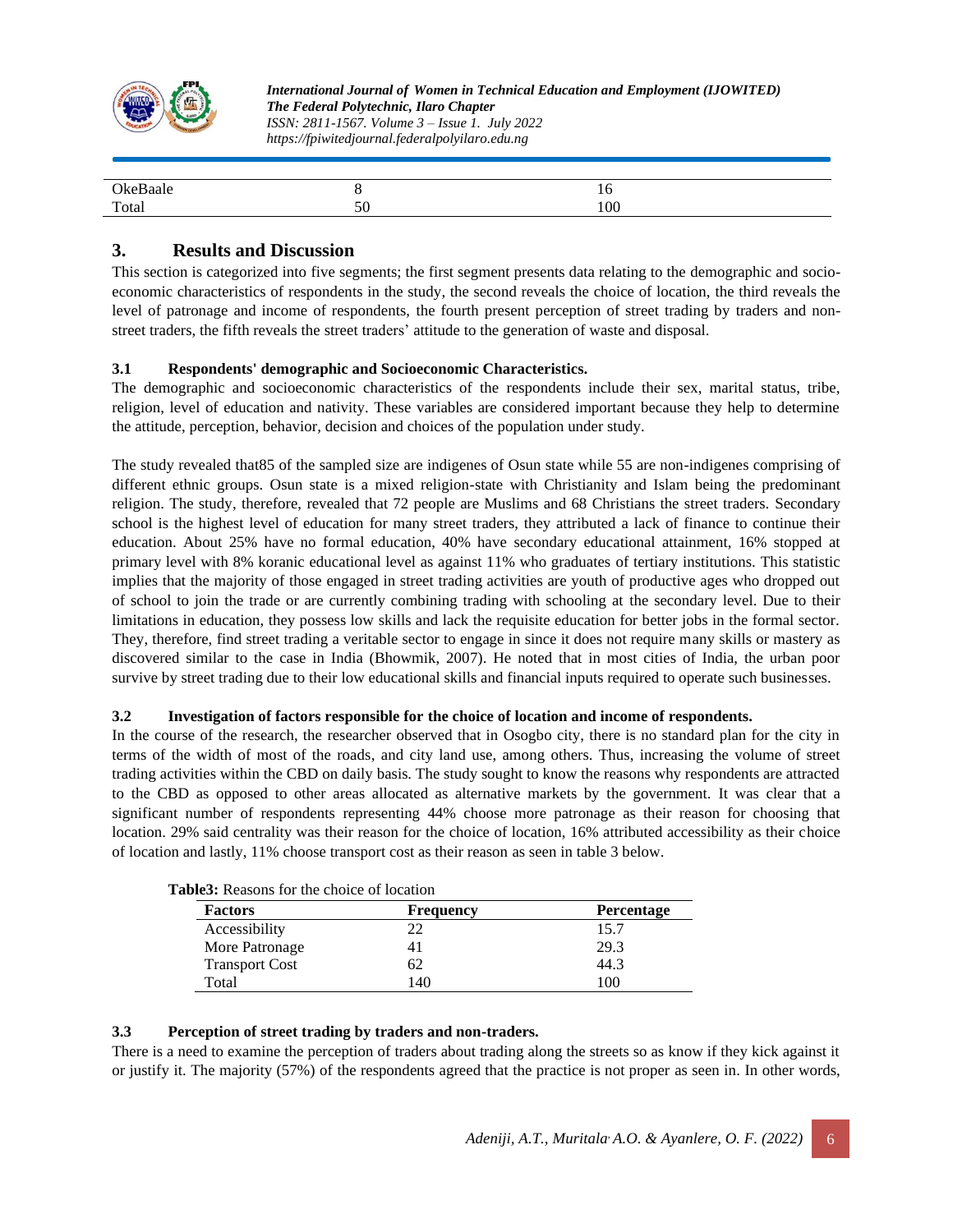

they are aware that it is wrong for them to engage in such business along the streets but because they need to fend for a living, they decided to remain on the streets. This is also one of the reasons for the stiff resistance against the government's efforts to relocate them. From the point of view of the respondents, the researcher equally sought to know how the street traders rate the attitude of people generally towards their activities. The responses showed that a significant number of respondents about 51% said they were not satisfied with the people's attitude towards them. Only a very few of them representing 43% said they are satisfied as against 6% who considered the general public's attitude towards them extremely bad. This suggests that people are showing elements of hostility or frowning at street trading activities going on in the city.

The study also investigated the views of non-street traders, it was revealed also that about 70% viewed the act as improper, while 26% viewed it as proper and 4% were indifferent. Some of the highlighted reasons for the majority's views are that street traders cause so many problems such as accidents, and the narrowing of the major roads while the reason given by the 26% group is that some government officials benefit from the act as they are known to extort these traders. This gave more insight into the reason many of their patrons wants them off the streets. It was also discovered that the general public is not satisfied with all the measures carried out by the government of the state as they are seen as unsustainable. Many further suggested that the act of street trading can only be solved if town planners can restructure the city roads in terms of widening the width among which setbacks must be included.

|  |  | Table 4: Perception of traders about street trading |  |
|--|--|-----------------------------------------------------|--|
|  |  |                                                     |  |

|              |           | ້          |  |
|--------------|-----------|------------|--|
| Factors      | Frequency | Percentage |  |
| Alright      | 43        | 30.1       |  |
| Not Proper   | 80        | 57.1       |  |
| Indifference |           | 12.1       |  |
| Total        | 140       | 100        |  |
|              |           |            |  |

| Table 5: Perception of Non-traders about street trading |  |  |  |  |  |  |
|---------------------------------------------------------|--|--|--|--|--|--|
|---------------------------------------------------------|--|--|--|--|--|--|

| Factors               | Frequency | Percentage |
|-----------------------|-----------|------------|
|                       | 13        | 26         |
| Alright<br>Not Proper | 35        | 70         |
| Indifference          | 02        |            |
| Total                 | 50        | 100        |

#### **3.4 Problems Traders Cause as a Result of Their Location**

The study revealed that aside from the problems street traders are encountered, they also pose a problem to the nonstreet trader. Some of the identified problems in form of traffic congestion, waste management and unhealthy competition over customers and accidents. The findings revealed that 54% of the problems created are related to traffic congestion, this is simply a result of the narrow nature of most of the major roads in Osogbo city, followed by 15% misuse of infrastructure and haphazard development,21% are of waste generation and poor sanitary environment and lastly 10% are for accidents.

#### **3.5 Waste Generation and Disposal by the Street Traders**

The occurrence of refuse dumps in our towns and cities has become of primary concern to environmentalists, health officers, planners and managers (Ajakaiye, 2020). This arises from the fact that the urban environment is deteriorating at an alarming rate and the effects are widely increasing. The intensity of this menace presently creates a grip of fear that makes one wonder whether there is a waste management culture in Nigeria. The dirty state of most Nigerian cities is a result of the activities of street traders who only litter but never take part in cleaning up the mess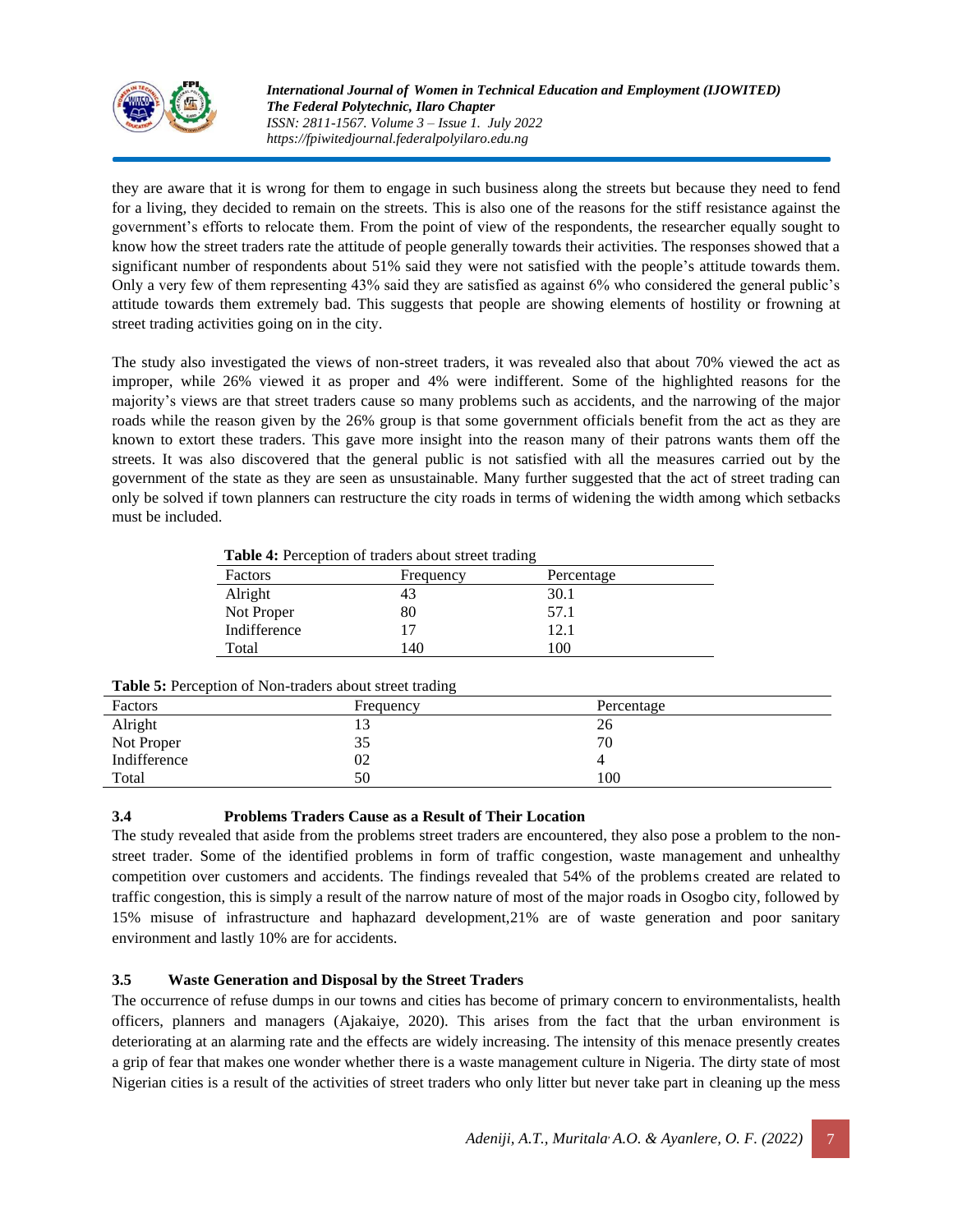

(Bogoro, 2015). This case in Osogbo is contrary to Bogoro's assertion, it was observed that these traders often embark on daily sanitation of the previous day's generated waste in the places where they display their goods first thing in the morning. This section thereby examines the attitude of these traders towards the management of waste generated.

The findings revealed that 78.5% of the respondents have excellent waste disposal management by putting them in a waste bin for the right authority for final disposal. 2.9% declined to give responses on their method of waste disposal, and 14.3% dispose of their generated waste in the drainages, especially during the rainy season which will be washed away by the heavy flow of water. Lastly, 4.3% leave these wastes for the government road/ street cleaners to clean. These statistics imply that the impression ascertained by many works on waste generated by street trading is not the case in Osogbo. Hence in Osogbo, street traders only deface the glamourous side of the city by causing traffic congestion, accident occurrence, and narrow ways.

| <b>THERE</b> OF BROW HUGHER THRIGGE TO GENERATED TO THE EXPLOSION |           |            |
|-------------------------------------------------------------------|-----------|------------|
| Attitude                                                          | Frequency | Percentage |
| Dispose in dust bins                                              | 110       | 78.5       |
| Dispose in Drainages                                              | 20        | 14.3       |
| I don't pack them                                                 |           | 4.3        |
| I don't know                                                      |           | 2.9        |

**Table 6:** Street traders' Attitude to Generation of Waste and Disposal

### **3.6 Test of Hypotheses**

One of the basic assumptions of central place theory is that the characteristics of the people that engage in trading activity will be the same, with similar tastes and demands.

Hypothesis 1: the reason for engaging in street trading activities varies across the socio-economic strata of the street traders.

| Table 7: Results of Chi-Square Test of Variation in the Reasons for Engaging in Street Trading |  |  |  |
|------------------------------------------------------------------------------------------------|--|--|--|
|------------------------------------------------------------------------------------------------|--|--|--|

| Socio-economic strata | <b>Statistics</b> | Value   | Df             | P_level |
|-----------------------|-------------------|---------|----------------|---------|
| Sex                   | Person Chi-Square | 23.422  | 4              | 0.000   |
|                       | Likelihood Ratio  |         |                |         |
|                       | N                 | 24.451  | $\overline{4}$ | 0.000   |
|                       |                   | 140     |                |         |
| Age                   | Person Chi-Square | 124.068 | 116            | 0.287   |
|                       | Likelihood Ratio  |         |                |         |
|                       | N                 | 129.244 | 116            | 0.189   |
|                       |                   | 120     |                |         |
| Nativity              | Person Chi-Square | 12.930  | 4              | 0.012   |
|                       | Likelihood Ratio  |         |                |         |
|                       | N                 | 13.835  | 4              | 0.008   |
|                       |                   | 140     |                |         |
| Tribe                 | Person Chi-Square | 28.308  | 16             | 0.029   |
|                       | Likelihood Ratio  |         |                |         |
|                       | N                 | 32.785  | 16             | 0.008   |
|                       |                   | 140     |                |         |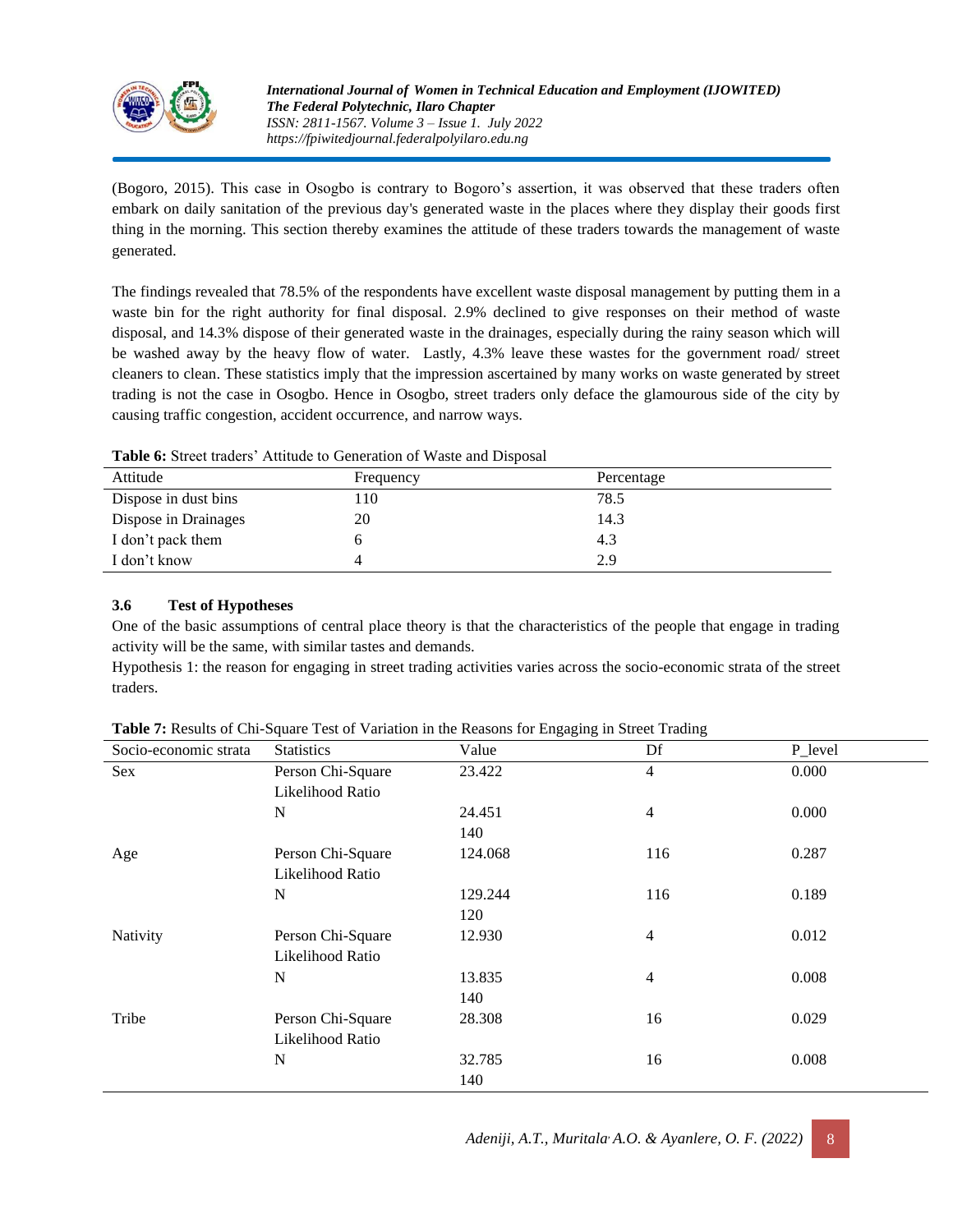

| Religion           | Person Chi-Square | 8.374  | 4  | 0.079 |
|--------------------|-------------------|--------|----|-------|
|                    | Likelihood Ratio  |        |    |       |
|                    | N                 | 8.508  | 4  | 0.075 |
|                    |                   | 140    |    |       |
| Level of education | Person Chi-Square | 59.307 | 16 | 0.000 |
|                    | Likelihood Ratio  |        |    |       |
|                    | N                 | 59.436 | 16 | 0.000 |
|                    |                   | 140    |    |       |
|                    |                   |        |    |       |

The central place theory assumption of those engaged in trading activity have similar characteristics was proved wrong. From the table above, there is significant variation in the reasons for engaging in street trading in terms of sex, age, nativity, tribe and level of education. Therefore, the hypothesis that there is a variation in the socioeconomic strata of those involved in street trading activity is accepted.

## **4. Summary of Findings**

Based on the findings of the study, the socio-demographic characteristics of the street traders vary. More males engage in this activity than their female counterparts. The group is characterized majorly by indigenes who are married people and several singles within their productive age bracket of 19-35 years. Their level of education attainment varies slightly with the majority having secondary education only followed by those who have no informal education and have decided to choose street trading as their primary occupation for survival. This in a way has solved to a reasonable extent the rate of unemployment in the state as it constitutes a major part of the informal sector. It is worthy of note that even though these groups of people are seen as informal traders they still pay taxes to the local government revenue agency. The level of patronage was discovered as the reason for the location of the traders. That is, the level of patronage plays a vital role in their choice of location as seen by the analysis carried out by the test of the hypothesis using Chi-Square.

### **5. Conclusion**

In conclusion, the impact this informal activity has on Osogbo urban is more negative than positive which is a function of the rate of patronage. Hence if the above recommendations are adopted with penalties for offenders of the stipulated laws alongside their patrons, the trade will be brought under control with little or no negative impact on the urban environment.

Therefore, the study here suggests further research on the identified problems of street trading using a comprehensive city plan through public participation focusing on the other major cities in Nigeria and developing countries where this informal activity is a nuisance.

### **References**

- Ajakaiye,O. O, Jubril. Z, Akinola O. A, Okagbue,H I, and Adedeji O. A (2020): Assessment of Street Trading Activities in Public Spaces (Ikorodu Motor Garage), Ikorodu, Lagos. *International Journal of Innovative Technology and Exploring Engineering (IJITEE)*, 9(4), 2278-3075.
- Acheampong, R.A. (2019): Spatial planning and the urban informal economy. Urban Book Series, pp. 269-288.
- Adeniji, T.A (2011): A spatial Analysis of street trading in Osogbo, Nigeria. An unpublished undergraduate project work.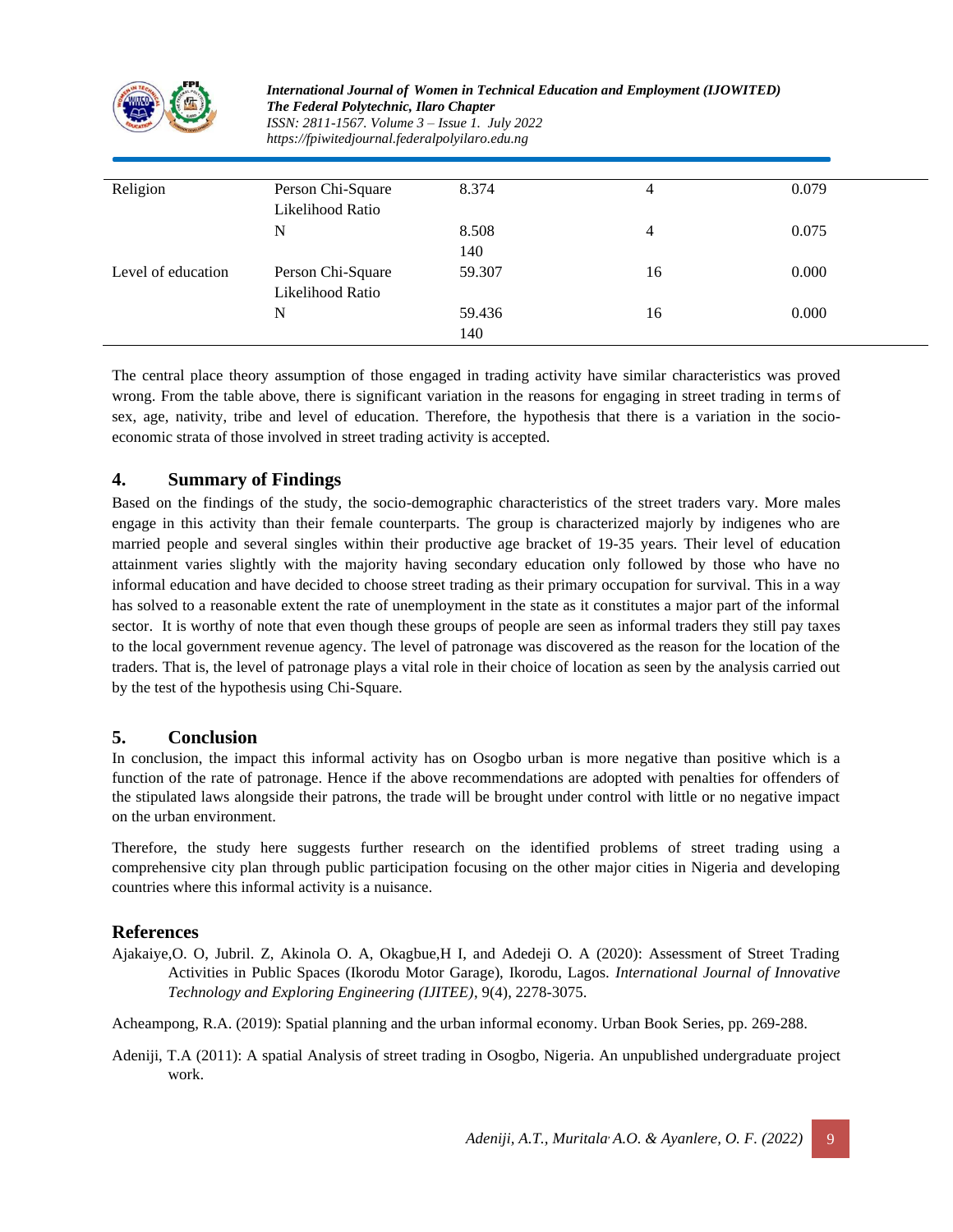

- Adeyemi, O., Fashae, O.A, Ayorinde, H.A and Obateru, R (2019): landuse and surface water quality in an emerging urban city. *Applied water science journal*. 9 (2), 1-12.
- Agunloye, O.O, Afolabi A.A, Akinola A.O and Okagbue H.I (2018): Datasets on factors influencing the urban environmental quality of intra-urban motor parks across density areas of Lagos metropolis. *Data in brief* 19, 2109-2118.
- Ayeni, J. S. O. (1980). Management problems of the Kainji National Park, Nigeria. *African Journal of Ecology*, (1), 97-111.
- Bhowmik, S. (2007): Street vending in Urban India: the struggle for recognition. Routledge studies in the modern world economy.
- Bhowmik, S. (2012). *Street vendors in the global urban economy*. Taylor & Francis.
- Bogoro, A. G, Ali C, and Bukar AG (2012): Women and Solid Waste Segregation in Bauchi Nigeria. *International Journal of Environment and Earth Science*. 2(8), 25-45
- Bogoro, A.G. (2015): Effects of Street Trading on Urban Areas in Nigeria. Global Advanced Research Journal of Management and Business Studies. *Global Advanced Research Journal of Management and Business Studies*, 5(2), 051-056
- Brown, A. (2006): Contested Space: Street Trading, Public Space, And Livelihoods in Developing Cities: University of Michigan.
- Chen, A.H, Ng S and Rao A. (2005): Cultural differences in consumer impatience. *Journal of marketing research,* XLII (3), 291-301
- Cross, J. (1998): Co-optation, Competition and Resistance: State and Street Vendors in Mexico City, Latin American Perspectives, Sage Publications.
- Cross, J. C., & Balkin, S. (2000). Street vending in the modern world. *International Journal of Sociology and Social Policy (Special Issue)*, *21*(3/4).
- Davis, M. B. (2007). Doing a Successful Research Project, using Qualitative and Quantitative methods: Palgrave McMillan.
- Isaac, I. and Sanusi, A. Y (2020). Impacts of physical planning regulations on street trading livelihood: street traders right to the city perspective. A conference paper presented at the *2020 International virtual conference on cultural issues and challenges to sustainable development in Africa*.
- Khmar, S. and Bhowink, S. (2004). Rainfed farming and sustainable agriculture. *Journal of social science and linguistics.* 7(1-2).
- Mayrhofer, M. & Hendriks, S. L. (2003). Service provision for street-based traders in Pietermaritzburg, KwaZulu-Natal. Comparing local findings to lessons drawn from Africa and Asia. *Development Southern Africa*, 20(5), 62-78.
- Mcgee, M.G (1979). Human Spatial ability psychometric studies and environmental, genetic, hormonal and neurologic influences. *Psychological bulletin pub. Med. Gov*. 86(5), 889